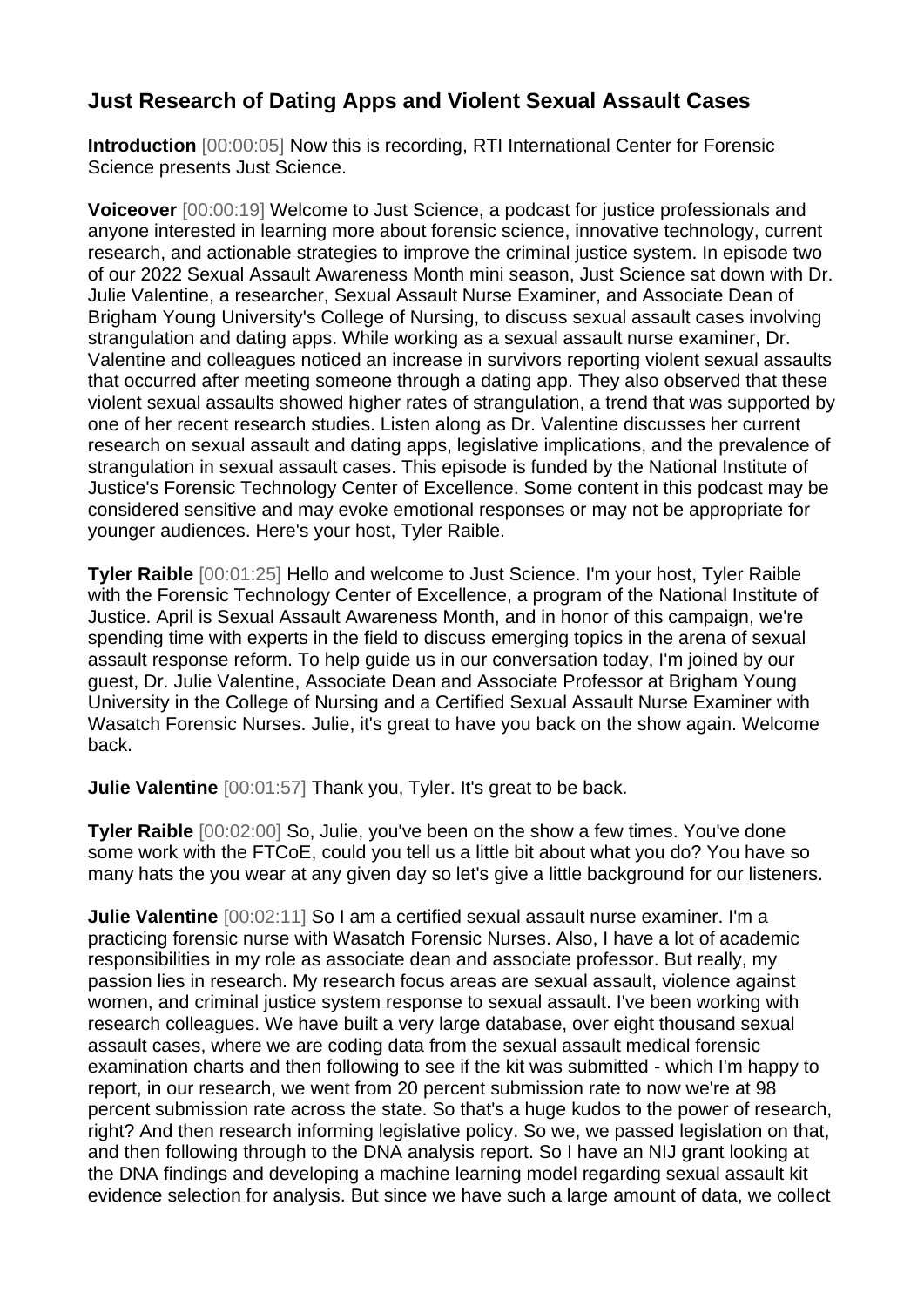about 250 variables just from the sexual assault medical forensic examination going on about nine thousand patients. We have a number of studies that we are doing - everything from male sexual assault victims to this emerging study that we have on strangulation and sexual assault, to looking at domestic violence sexual assaults, dating app facilitated sexual assaults. So we keep generating new ideas because there is a lot of gaps in sexual assault research, and we are working to fill those gaps to inform practice and policy.

**Tyler Raible** [00:04:14] That's excellent, and that's why I am thrilled that you're back here to talk to us. So before we really dive into the research, I am kind of curious as both a researcher and a practicing SANE, how do these paths interact? Is there a lot of intersection between the two? Do you find one informs the other?

**Julie Valentine**  $[00:04:31]$  I feel very strongly, Tyler, that still practicing boots on the ground forensic nurse is necessary as a researcher. It's also necessary in my work with teaching nursing students. I'm- I was on call this last weekend. I see patients, and it's in the practice where oftentimes research questions will be generated, and it also helps me to understand better our research findings, how to apply them to practice. And I mentioned policy before. That's really where a lot of my work has gone lately is using research findings to impact legislation. So it's- it's kind of twofold. How do we improve practice, and how do we impact policy and legislation? And I feel like I need to be hands on and still caring for patients to inform both of those roles.

**Tyler Raible** [00:05:28] Yeah, that makes perfect sense. I mean, we're- we're big proponents of this translating research into practice. And I think, Julie, you do that in spades. I know that you mentioned so many different kind of avenues in this research. So the one that you said that immediately struck me was the- the research involving dating apps. So could you tell us a little bit more about how these, these dating apps are kind of playing into the role?

**Julie Valentine**  $[00:05:51]$  I'd love to talk about the dating app issues related to sexual assault. I actually just recently did a TED Talk on this. We have a manuscript that's been submitted and hopefully awaiting publication on this. As a practicing forensic nurse and working with my forensic nursing team, you know, around 2012 was really when we started to say we're seeing more of these sexual assaults that occur after people meet on a dating app. And we felt like that it was this emerging area that we continue to see grow. So my research team and I in 2017 decided to really look at, are there more cases of rape related to dating apps, meeting on a dating app? And then our primary question was, are these rapes that happen when somebody meets on a dating app different than other rapes that happen by an acquaintance, frequently termed date rapes? And so we started coding data in 2017, and we had to define our term, and we developed dating app facilitated sexual assault, or DAPPSA, and we had to define our criteria for fitting that. And we determined the victim was 14 years of age or older because our database starts at age 14, the victim met the perpetrator on a dating app, the sexual assault occurred at the first inperson meeting. We had to clarify that because we had other cases where they may have met but gone out a couple of times on a dating app and then were raped, and it was too hard to tease that out. So all of our DAPPSA cases, they were raped at the first in-person meeting and then that the victim had a sexual assault medical forensic examination, which we know is just the tip of the iceberg because many patients do not report or come in for an examination. So we looked at data from 2017 to 2020 and found that we had one thousand nine hundred sixty eight acquaintance sexual assaults. Out of those, 14 percent or two hundred and seventy-four cases met our DAPPSA criteria of meeting on a dating app and being raped at the first in-person meeting. We then looked at, are there any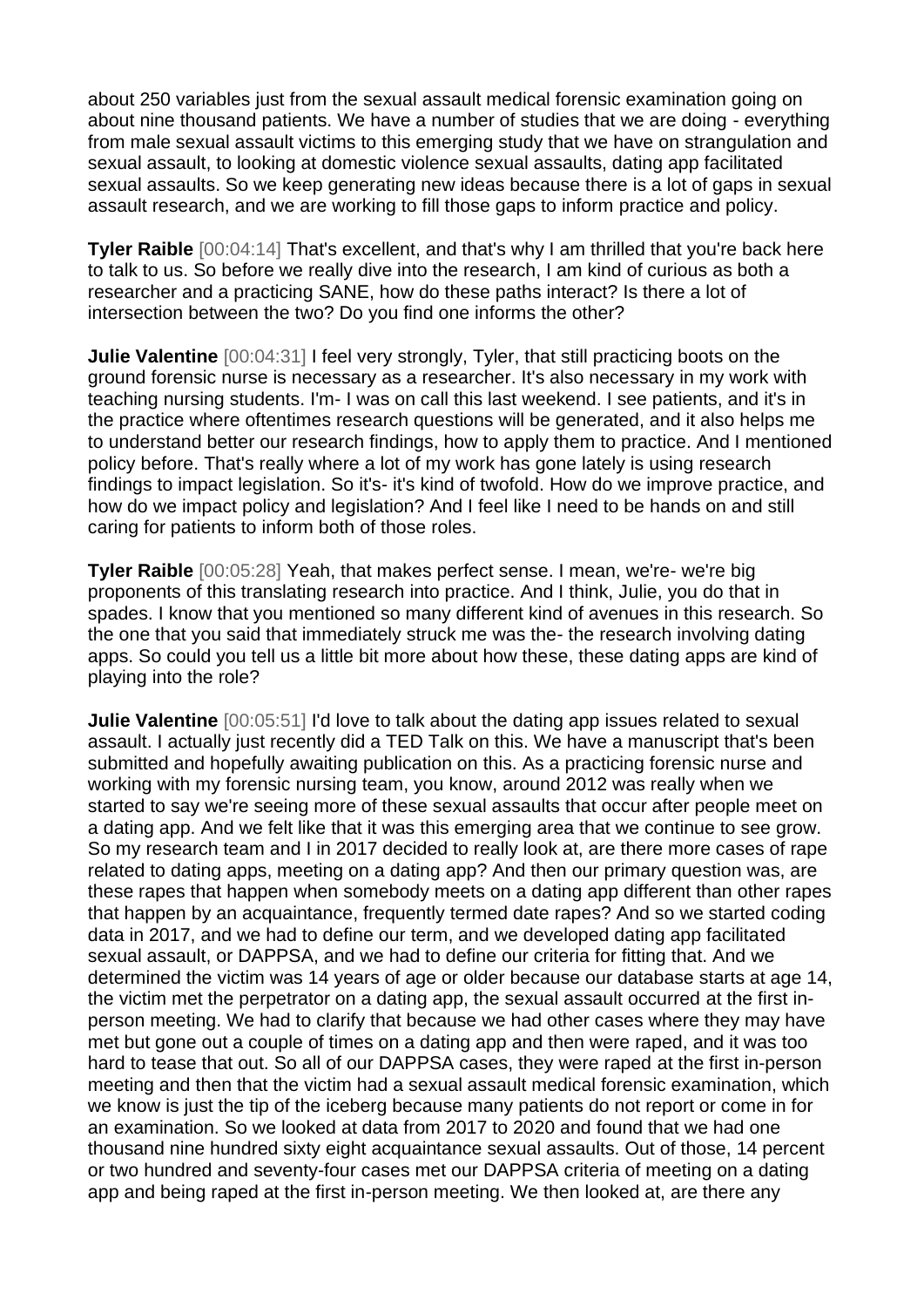differences in these? And without getting into much more detail, the difference was astounding. We found that the rapes that occurred from meeting somebody on a dating app and being raped at the in-person, first in-person meeting were much more violent sexual assaults, with a third of the victims being strangled, having more injuries, having more assaultive acts against them, really indicating that violent sexual predators in many ways use these dating apps as hunting grounds for vulnerable victims. And then we have unique findings regarding the victims as well. We- we think this is incredibly important research that we're excited to share more about.

**Tyler Raible** [00:08:59] Yeah, I think that the development of this is fascinating. And if it's OK, I have a couple clarifying questions. For our listeners at home and for me as well, when we say a dating app, do we mean specifically one you download onto your phone or is it any of these online dating websites? Is it a combination of all of the above?

**Julie Valentine** [00:09:16] Great question about how we define this. We had to really clearly decide that it was dating apps. People don't use the website as much. It's more dating apps. We also had to clearly decide to exclude those that met, there's a Facebook dating, but those that met through Snapchat or Facebook or an email introduction or Instagram. We excluded those cases. So these are specifically dating apps rather than technology facilitated sexual assault, which the dating app facilitated sexual assault is somewhat under the umbrella of technology facilitated sexual assault.

**Tyler Raible** [00:09:55] That makes sense. Thank you for the clarification. As you were kind of walking through the timeline of this research and you said that you kind of had this idea in 2012, correct?

**Julie Valentine** [00:10:04] In 2012 was when we really in practice were like, "Hey, I have this victim that said they met on a dating website or dating app" - because back then there were more websites being used - "and then they were raped. You know, are you guys seeing more of this?" So we started kind of talking about it around then. And I continued as both a practicing forensic nurse and a researcher watching that. And then it was really in 2016, we said, we've got to study this. And so started collecting data in 2017.

**Tyler Raible** [00:10:37] You know, this might show my approximate age, but I do remember when the internet first became a thing and my parents constantly admonishing me for, you know, never meet somebody on the internet. And then we see now that that's kind of the primary means for a lot of people in terms of making new acquaintances. So, Julie, do you think that this proliferation of new apps and different virtual avenues kind of plays a part in this? Or is it just a matter of the right population of people being predators in different jungles for lack of a better word?

**Julie Valentine**  $[00:11:11]$  Right. And I do kind of refer it to almost like a lion hunting gazelle in a safari, you know, lion is going to attack a gazelle who's more easily separated from the group. Same thing on a dating app. We think predators are likely able to tell those that they could sway to meet. I think that when you talk about most meet- you're absolutely right. The number one ways that people connect right now, couples is through dating apps. It's the most common way. You know, I met my husband at work, so there was no idea that there would ever be some kind of dating app - that really dates me. So we think that it's a combination of being able to really take on what persona you want to take on in a dating app and the lack of criminal background checks. You know, many dating apps don't have two-step verification processes. There's just not much security screening. And so instead, how they approach being safe is they tell potential victims well, be careful out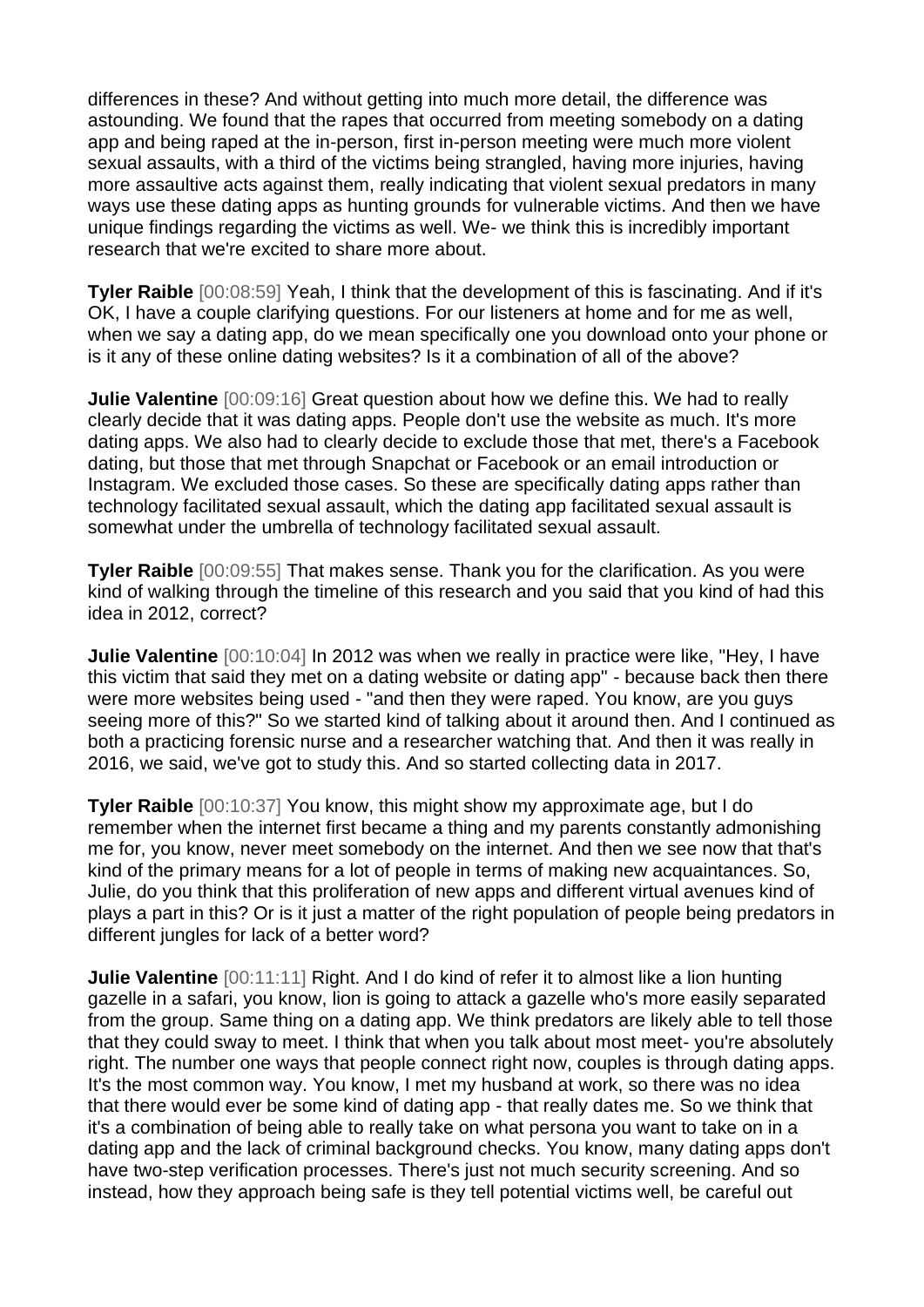there - there's written safety guidelines. The huge problem with that is who does that put the whole burden of preventing the sexual assault on? The victim. So that's got to change.

**Tyler Raible** [00:12:23] Yeah, that does seem kind of a backwards approach to it. This is maybe a clarifying question - would these count as a stranger assault or is it fall under the category of an acquaintance assault if you've been talking to them?

**Julie Valentine** [00:12:36] Oh, Tyler, you hit a really key point. It's all about definitions, right? So we actually, we have a really detailed code book. We always have faculty working with our research assistants as we code, and we have about a page that describes how do you determine if a stranger, if it's an acquaintance, and we had to be very clear about this is how we are describing it. So we describe acquaintance as someone that the victim has met and knows the name and has had more than approximately two hours' worth of meaningful interaction. So I give the example if they're at a party and they see someone, they don't know his name, he's at the party, but they didn't really interact with them or at the restaurant or bar or whatever it is, they didn't really interact with them and then they go out to the car and the guy's out there and they're raped - that's a stranger. But if the person is at a party and they get introduced and they know their name and they watched a movie together or played beer pong together or whatever it is and spent some time together, and then they go out to the car and the guy follows them out and they're raped, then we would code that as acquaintance because they knew their name and they had spent more than two hours together. So on the dating app facilitated sexual assault, we code that relationship as acquaintance because they know their name and they have spent some time with them. But it's not someone they know well, right? And that's why the person is not vetted. You know, back when I met my husband, when you met people through family or friends or work or school, there was this vetting process. Well, dating apps have taken away that vetting process, and so it allows these sexual predators to really kind of roam free.

**Tyler Raible** [00:14:26] Julie, is any of the legislation you're working on related to some of these DAPPSA researching avenues or is that completely unrelated?

**Julie Valentine** [00:14:33] Oh, Tyler, it is fully related. It was a tough legislative session for us in Utah. I had two really important bills. It was our second year in a row to push for this affirmative consent legislation, which actually creates third degree felony option. We are going to be back next year, and I have data- research data that fully supports this legislation. And then we did have legislation related to DAPPSA which would require dating apps to very clearly state "we do not do criminal background checks" and have these safety guidelines, but readily apparent, but also provide very clear channels to survivors to report. And then clearly state in there, here are resources. And this is really important, have written in the dating apps, you know, if something happens, you are not to blame and here are resources. So we thought it was going to pass and the very last day of legislation, it died on the Senate floor. But we will be back. I do want to say that the mutual.com attorneys worked with us on this and were fully supportive of the legislation.

**Tyler Raible** [00:15:50] Which is good. I think it's important to keep fighting that fight.

**Julie Valentine** [00:15:53] Absolutely. Sometimes feeling like you're beating your head against a brick wall, but then you see that little crack and you're like, all right, we can do this and we have to do it. I mean, when you think why we are doing this - to decrease sexual violence and to improve care to survivors - we've got to do it.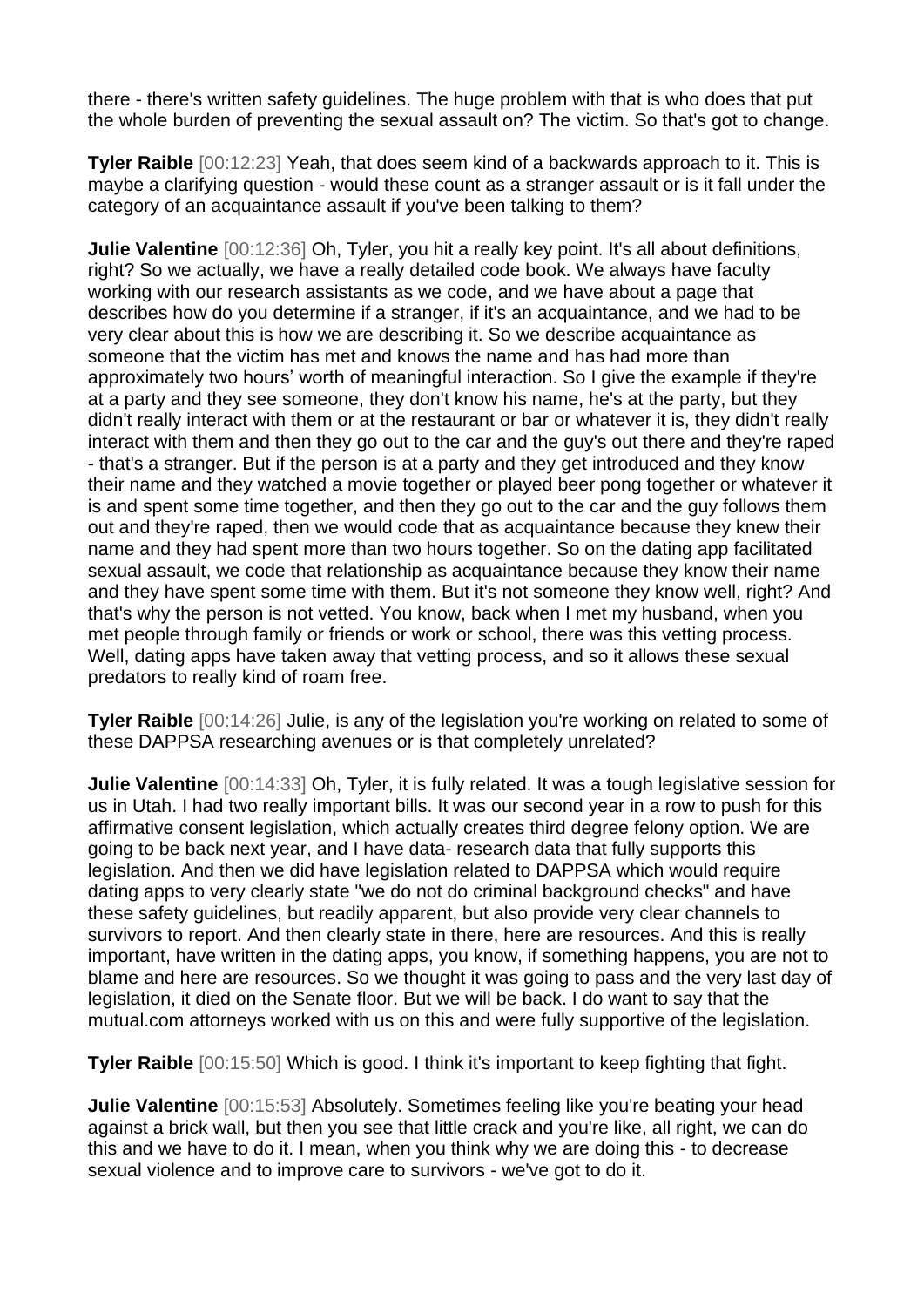**Tyler Raible** [00:16:08] Yeah, it's tough work, but it needs doing. Julie, tell me a little bit about your TED Talk.

**Julie Valentine** [00:16:12] Yeah, it was kind of a terrifying experience, but really a great experience. And I talked about the dating app facilitated sexual assaults. And one thing I very clearly acknowledge in the TED Talk is that a lot of people find love and happiness through the relationships that they make on dating apps. We don't want to get rid of dating apps at all. We want to preserve all that love and happiness and potential that they can find on dating apps but push dating app companies to make the sites safer. And we believe that we have the research to support that this absolutely needs to happen. So that was the gist of the TED Talk.

**Tyler Raible** [00:16:52] So you're doing this research on this dating app facilitated sexual assault. Is there any findings, anything that's interesting or even maybe troubling in terms of what you're discovering through the data?

**Julie Valentine** [00:17:04] Yes. And- and this kind of leads into another study that we're doing on strangulation that was really highlighted by our findings from the DAPPSA. We found significantly higher rates of strangulation, when I talk about the DAPPSA rapes being more violent sexual assaults. And so I actually have moved part of our research team - including a graduate student, this is her thesis - with some undergraduate research assistants and another faculty member, we're really wanting to take a deep dive looking at strangulation because as well as seeing this increasing number in the DAPPSA cases, we have been seeing increasing numbers of strangulation cases since we started data collection in 2010. So we have gone from 2010 data. We found about 10 percent. It was like 10.3 percent of sexual assault cases, the victim reported being strangled. In the current data that we're just analyzing of 2021, we're almost double that. We've seen this increasing amount in violence in the sexual assaults, particularly related to strangulation. We did a pilot study, and pilot study we still have a large N or subjects. We have over five thousand six hundred subjects in the pilot study, but we're adding more variables to really look more intently at these variables related to sexual assault with our current dataset of close to nine thousand victims.

**Tyler Raible** [00:18:42] From your experience, both now as a researcher and as a SANE, do you think that this is a matter of the victim just doesn't want to disclose? Is it a matter of not asking the right questions? I mean that's a- that's a huge percentage increase. So I just, I just wonder if it's a matter like, was it always there and we weren't asking the right questions? Or is there just an increase in that specific kind of act?

**Julie Valentine** [00:19:05] Yeah, great insight into so how do we explain this right, Tyler? So are we just getting better at asking the questions and there's always been this higher rates of strangulation? Or are we truly seeing more strangulation? Honestly, I think it's a combination of the two and this we're going to learn more about as we move through this research project. We have gotten better at asking more detailed questions about strangulation, but we've always asked about it and we've always also asked in ways that we think that victims understand. For instance, a lot of victims, you use the term choking instead of strangulation. You know, "I was choked out" or "yeah, he choked me." Really, choking is, you know, when you do the Heimlich maneuver when somebody chokes on some bolus of food or something, that's choking. Strangulation is this physical pressure on the neck that affects the carotid arteries, the jugular veins, and/or the trachea, and oftentimes it's all three structures, to really decrease blood flow to the brain, decrease oxygen, and also decrease the blood flow draining out of the brain, and that's- that's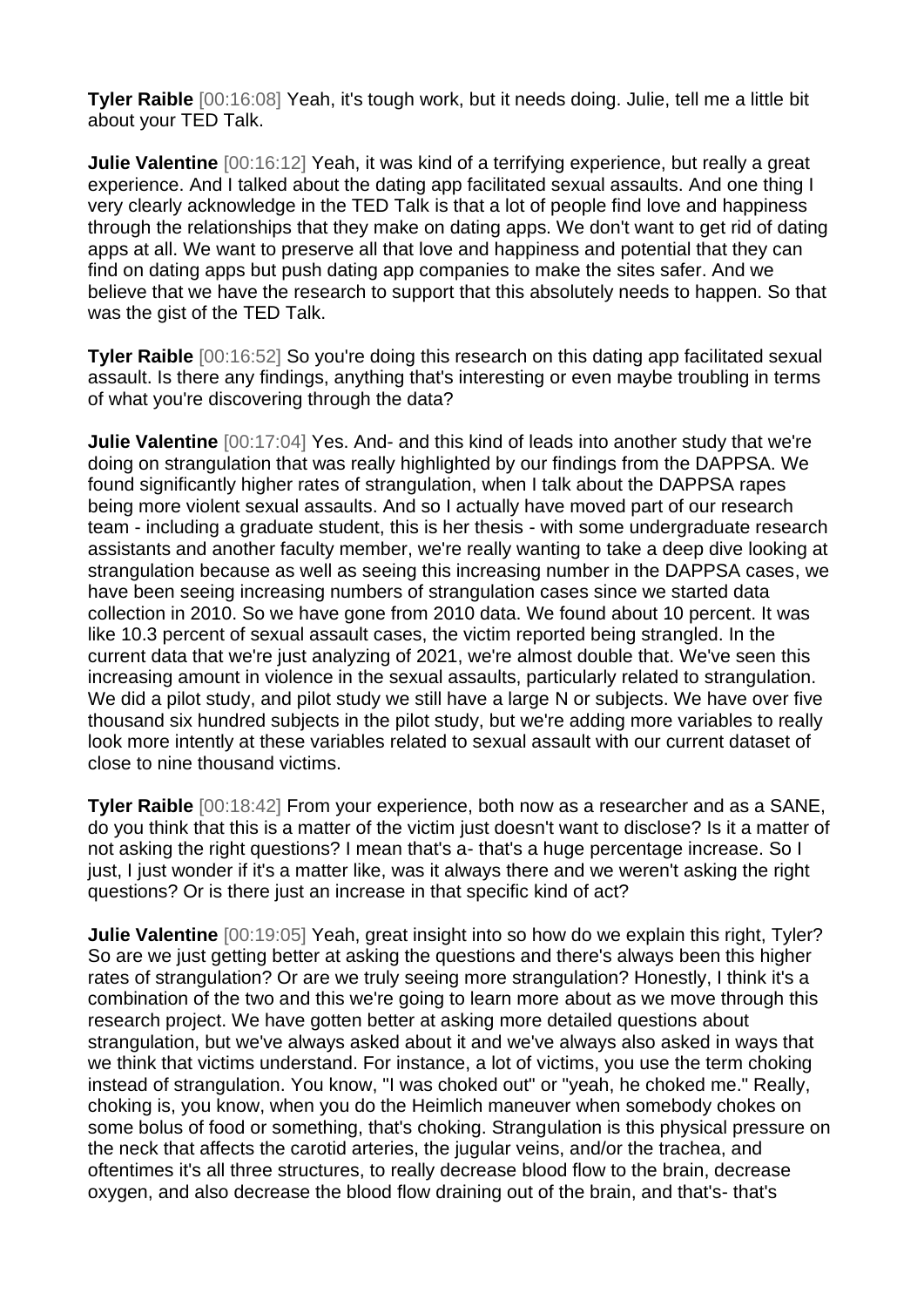related to which neck structures are impacted the most and what we're going to see for injury findings. So I think we have gotten better at asking more detailed questions, but we really have always asked about this question. So that's why I believe we have more knowledge about specifics related to strangulation and what to look for, but we also think we're seeing more violent sexual assaults with strangulation being used.

**Tyler Raible** [00:20:53] Yeah, it's kind of a scary prospect if the- just the volume is increasing. I do want to talk about the pilot study and some of the findings, but before we dive in, there's something I want- I want to clarify. When you mentioned, you know, choking versus strangulation. My mind as not a SANE or a researcher looks at those two as orders of magnitude, like strangulation seems more severe as a word. So, you know, I feel like that kind of leads into this myth of like sexual choking versus strangulation during an assault. Could you maybe elaborate a little bit on that concept and maybe the differentiation between the two?

**Julie Valentine** [00:21:32] Yes. So choking and strangulation actually imply two completely different things. So choking really is something like choking on food. It's something that is blocking the trachea or windpipe so you're not able to get air in. And when you think of the structures in the neck, the neck is really vulnerable, right? We don't have bones around it to protect our necks. We just have these little, tiny spinal bones at the back, but nothing in the front to protect the really important structures. So we have the trachea. If something is inside the trachea and cuts off airflow, that's choking. If something externally is pressed on the trachea to occlude the trachea or close it off, then that is strangulation. And that can be one hand, two hands, a forearm, rope, a belt. All of those are strangulation, but next to the trachea are our carotid arteries. And when those are occluded, it quickly shuts off blood to the brain. So when someone is strangled and those carotid arteries are impacted, they will immediately see lights. I mean, they can go unconscious in less than eight seconds because you're just cutting off the oxygen to the brain like that. And then next to that are jugular veins, and jugular veins drain the blood from the brain. If there's pressure on the jugular veins, then that blood in the brain gets backed up. And then we see a finding called petechiae where there's little tiny bursts of blood under the skin - can happen in the eye. It can happen in the mouth, behind the ear. It can be scattered and not too many. Or it can almost look like a rash because there is so much petechiae. But going back to what I talked about the carotid artery, when there's pressure there, and so you just stop the oxygen, the blood to the brain, somebody can pass out very quickly. Well, very often there's no signs of trauma. We found with strangulation that only about half of cases do victims have injury. Do they have signs of trauma? And that's because of these three different structures in the neck that can be affected. It somewhat depends on which structure is most effected and because somebody can pass out so quickly from strangulation without a whole lot of pressure, we oftentimes don't see trauma. In our pilot study, we only saw injury in 50 percent of the times, and that wasn't all just neck injury, it was also head from the petechiae and other things.

**Tyler Raible** [00:24:17] I was curious when we're talking about reporting these injuries. Do you think that other injuries to, you know, the genital area might overshadow?

**Julie Valentine** [00:24:27] Our big issue is those that are sexually assaulted, raped, and don't even report right, which is going to include a bunch of those that are being strangled. But when you talk about injuries, what we found in our pilot study is that in cases where there was strangulation, it was statistically significant that patients were more likely to have non-anogenital injuries, meaning physical injuries, head, extremities, you know, on their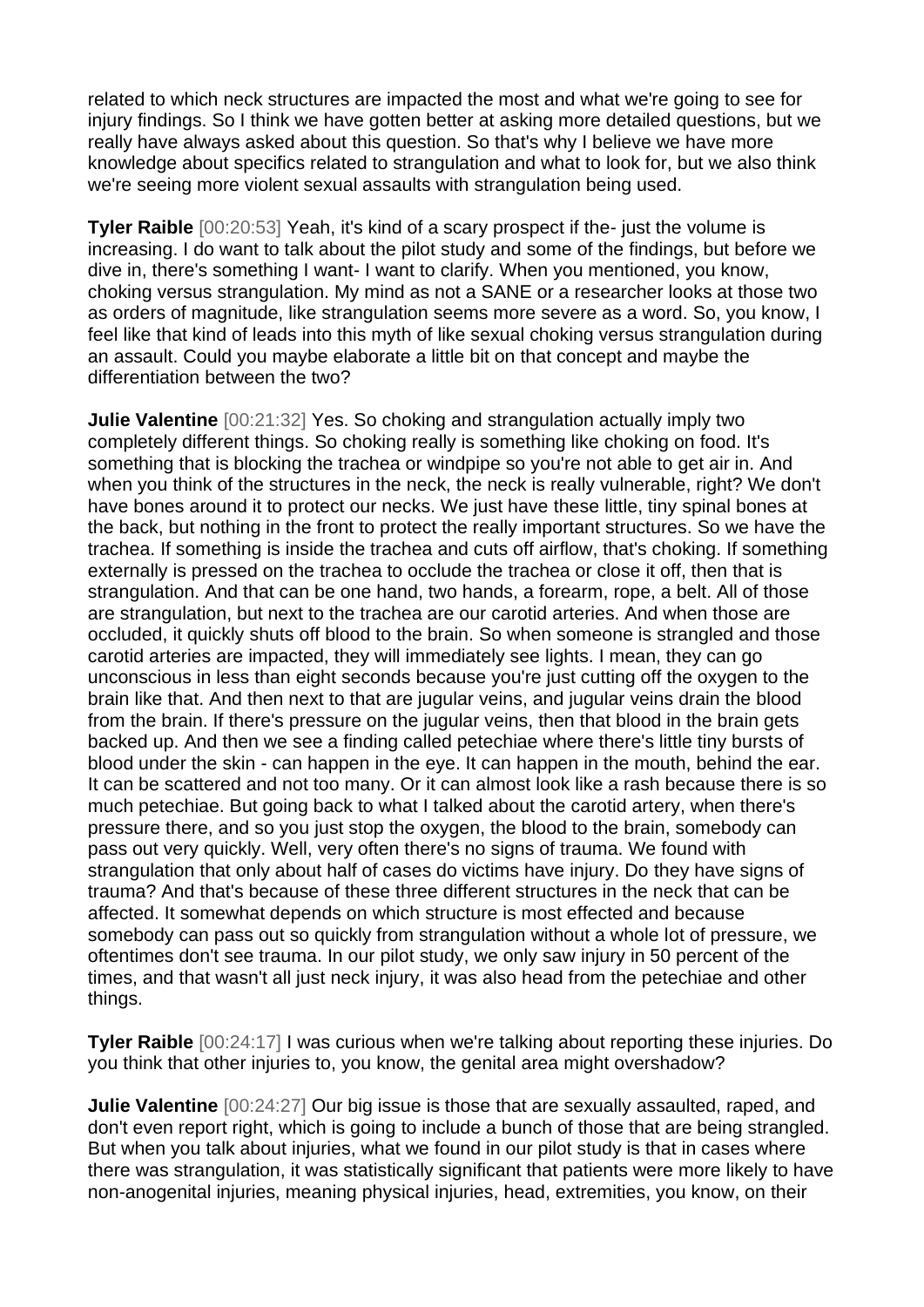body and a higher number of non-anogenital injuries, as well as having more anogenital injuries. We found that in cases with strangulation, that the victim was more likely to also be hit. In fact, forty five percent of the victims that reported strangulation reported being physically hit during the assault as well, compared to 13 percent that were not strangled. So we found that when patients report strangulation, they are overall more violent sexual assaults. So that also means the patients had more injuries. Eighty percent of the patients reported having pain because of these injuries. So one of our findings just from this pilot study and we're looking at in more detail in our larger study is this, we believe, truly mistaken idea that there's an increased amount of strangulation due to sexual erotic behavior using S&M or strangulation. But we believe our findings don't indicate that because we've seen they're overall more violent sexual assaults with more non-anogenital injuries and anogenital injuries. It's less likely that it's sexual assault just with the strangulation rather more violent overall.

**Tyler Raible** [00:26:30] Gotcha. And just to make sure I'm understanding this correctly. So it's not necessarily that the increase in strangulation and the reporting of is indicative of any kind of widespread societal taste change so more is it's a violent act. Is that what I'm understanding?

**Julie Valentine**  $[00:26:47]$  We believe that's what our findings indicate because of the association of finding statistically significant with someone's been strangled, they're more likely to have non-anogenital injuries, anogenital injuries, and we do a t-test where we look at comparing the numbers, and that also is significant. They have a higher number of these injuries. Some may also be wondering, well, does a relationship of the suspect have anything to do with this? And we have found absolutely with strangulation. We talked before about acquaintance and stranger sexual assault. So we found that the relationship between the victim and the perpetrator in these strangulation cases, that the relationship that has the most strangulation is actually rapes by ex-boyfriends or ex partners. Twenty five percent of rapes by ex-boyfriend or partners, the victim reported strangulation. Right close to that is if it's a current spouse or partner. So we would put both those ex-spouse or partner and current spouse or partner in the realm of domestic violence. So we see more strangulation in domestic violence sexual assaults. Right below the domestic violence cases is stranger. And then below that, we have acquaintance, and it's quite a bit below that. So it's both the stranger sexual assaults we see more strangulation and the DV sexual assaults.

**Tyler Raible** [00:28:20] Yeah, those numbers are staggering. And I just I'm blown away by that pattern. That's terrifying. So for our listeners who might be SANEs who might be working with survivors, what do we do with this information? How do we apply this?

**Julie Valentine** [00:28:34] Oh, Tyler, I love the question linking it back to practice, right? Because it's all about translating research to practice and policy both but relating it back to practice. One of the big takeaways that, that I would think people would look at this and realize the additional layers of trauma that a victim experiences when there is strangulation with sexual assault. One of the things that we are looking at is patient actions. Did they kick? Did they hit during the assault? And our preliminary findings indicate we know that in any rape victims frequently experience this, this freezing response, right, due to the fear, we see that that's even heightened when there's strangulation involved. And so less likely, and I will tell you, as a practicing SANE, I've had many patients that might say initially they're trying to push away, they're saying no, and then the strangulation happens and they're terrified that they're going to die or what's going to happen to them. And so they just say, "I just stopped moving. I just laid there, and I just waited for it to be done." So I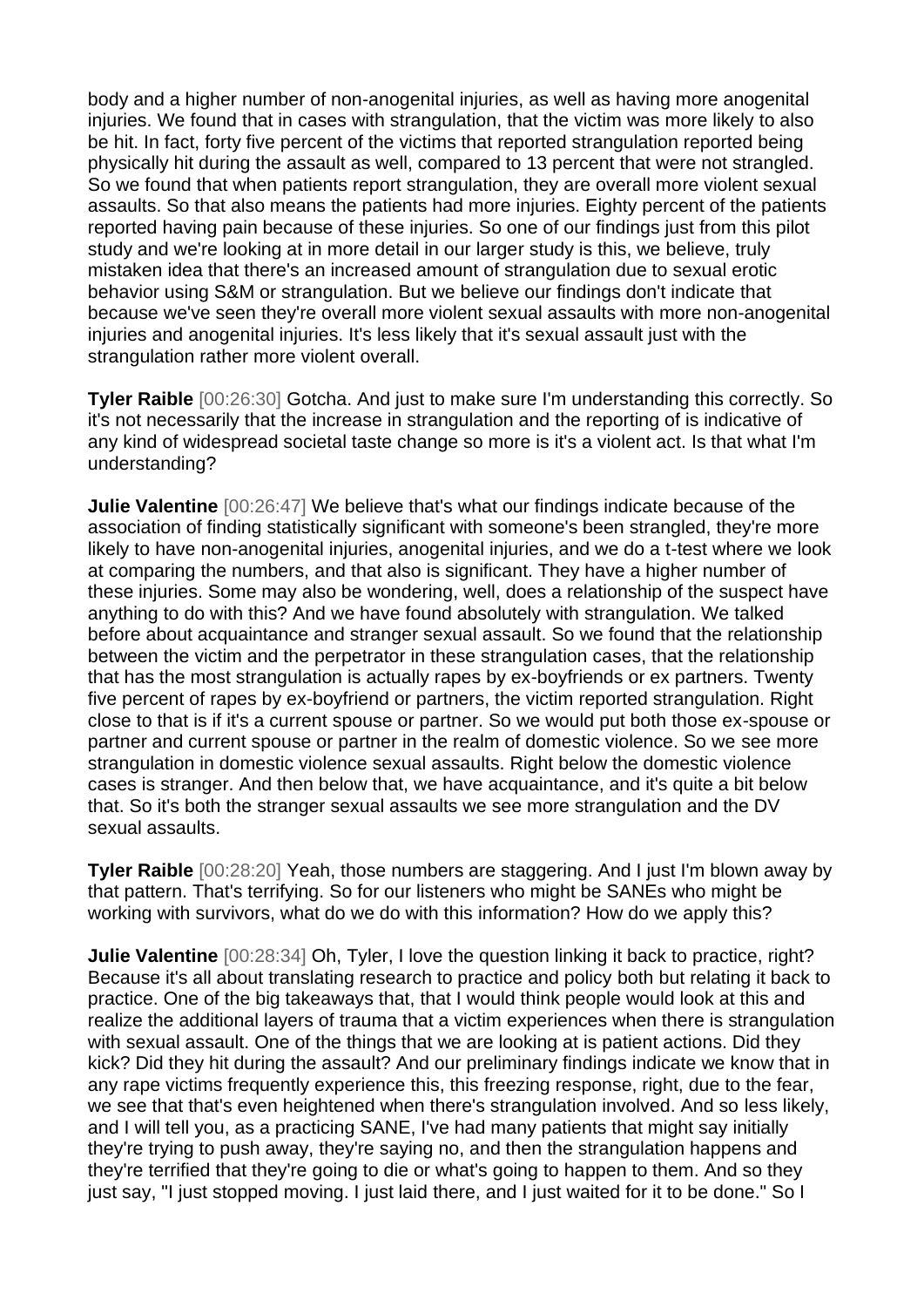think understanding the heightened degree of trauma when we talk about trauma-informed care that we really, really need to encourage these survivors to reach out for mental health resources following the sexual assault. And then also with finding this increased amount of injury both anogenital and a non-anogenital injuries, when we learn that our patient has been strangled are really asking them the more detailed questions about what they experienced helps us understand what structure of the neck maybe was affected more, and then being very careful to look for petechiae in the mouth, in the eye, behind the ears. Being- doing a very, very careful head to toe examination, which all SANEs are going to be doing anyway, and also a very detailed anogenital examination understanding that it's very likely we are more likely to see injuries and the importance of documenting all of those injuries.

**Tyler Raible** [00:30:47] So what's next for you?

**Julie Valentine** [00:30:49] So we're really focused on the NIJ grant with the DNA aspect and the machine learning model. We're excited about the development and how that is looking right now, doing this deep dive in strangulation. We have a number of mental health articles that have recently come out with my colleagues, Dr. Leslie Miles here at BYU and Dr. Nancy Downing at Texas A&M. We have looked at - we don't like to consider risk factors for sexual assault, rather vulnerabilities, we think that frames that better - and we have looked at mental illness as a significant vulnerability for sexual assault and also partnered with a psychiatrist in looking at patients with mental illness that may be not offered a sexual assault medical forensic exam, and how we can make sure they do have that opportunity, that someone with mental illness still has autonomy and a right to choose and to provide more guidelines. So those are some of our recent publications that have been out. I also just finished a large study looking at prosecution of sexual assault cases, which was rather discouraging. We would love to see that, you know, we've had a lot of changes and we would like to see the prosecution rates - I mean, we've gone from sexual assault kit submission rates 20 percent to 98 percent. Prosecution rates have gone up a teensy bit. But you know, that's an area that we need to make sure that we are tracking and looking at because we don't want to be doing all of this work and then not measuring are we truly making a difference? And I think that that's an outcome variable that just nationwide and internationally, we need to explore more. And so we're excited to get that article published.

**Tyler Raible** [00:32:43] So, Julie, as we're closing up here, what message would you have for the community?

**Julie Valentine** [00:32:48] I think right now, one of the most important messages, and this is when we look at community, when we look at friends and families of survivors and survivors and criminal justice system professionals and health care professionals, potential jury members. The most important message right now is to believe victims. We do so much harm not just to survivors, but harm to our society when we approach sexual assault cases differently and question victims and do not believe them. If we don't believe victims, then they won't report. And if we don't have reporting, then the assaults continue to happen. We have to talk about this. There's been multiple research studies that have shown that false reporting in rape is about two to eight percent, which is the same in other crimes. And if we truly want to decrease sexual violence with all its shattering effects, then we need to encourage victims to come forward by creating a safe environment where we believe them and then improve the criminal justice system response.